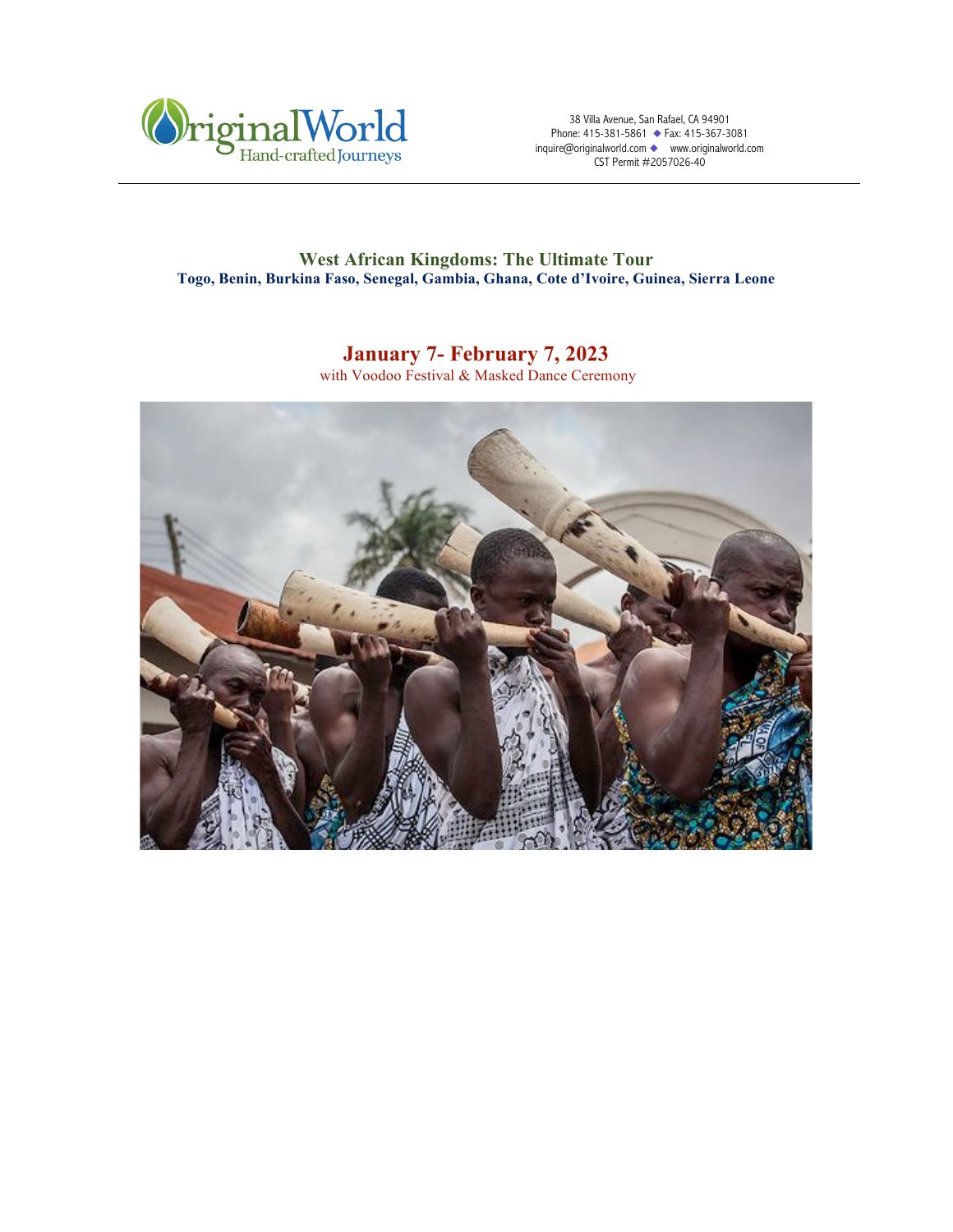# **TOGO**

Jan. 7 Day 1: Arrive Lomé / Mercury Sarakawa (B)

You will be met at the airport by our tour leader and transferred to the hotel.

Jan 8, Day 2: Lomé / Mercury Sarakawa (B,L) Morning at leisure to recover from the long flight.

We will depart at 12 noon for lunch at a local restaurant. Afterwards, we embark on an insightful city tour of Lomé, a city where tradition and modernism overlap. Discover this metropolis with its Musee National, Place de I' Independence, fishing harbor, and the Grand Marche - the realm of the famous "Nana Benz."

Visit the Art Street with its craft vendors, the Artisans' Village and climax the morning tour at the Marche des Feticheurs (fetish market) - the heart of voodoo cult. The evening at leisure; dinner on your own.

# **BENIN**

Jan 9, Day 3: Lomé - Ouidah / Casa del Papa Beach Hotel and Spa (B, L) This morning an excursion to Togoville, located on the north shore of Lake Togo. We drive 30 min to Aneho, where you embark on a local paddle boat to cross lake Togo into Togoville (a boatman paddles the boat). Visit the old German built cathedral, the colonial area and the traditional quarter of the town.

Lunch at a local restaurant and then we drive two hours to Ouidah, considered the capital of voodoo (UNESCO Cultural Site, 1996). Transfer to hotel.

The rest of the afternoon and evening are independent.

Jan. 10, Day 4: Ouidah - Annual Voodoo Festival / Casa del Papa Beach Hotel & Spa (B,L) Depart at 9:00 a.m. to tour the Temple of the Python, which is believed to give vitality and protection. You may attend morning worship prayers with locals of the village. You will also visit The Sacred Forest of Ouidah, which houses many shrines dedicated to many deities.

Visit the historical Museum of Ouidah located in an old Portuguese fort built in 1721. This museum portrays Benin's role in the Atlantic Slave Trade.

Next, visit the Port of No Return, a monument built by the Benin government to commemorate the Africans who were taken from the Dahomey Empire during the slave trade.

Here we attend the Annual Voodoo Festival which takes place at the monument every year where people come from all over the world to dance, sacrifice animals to offer their blood to the spirits. In 1996, the government of Benin decreed that Voodoo was an official religion, practiced by more than 60% of Benin's over 10 million residents. For millions of Beninese, voodoo is an integral part of everyday life. You cannot avoid the many voodoo dolls riddles with pins and nails. Ouidah is the spiritual capital of voodoo and once a major slave-trading post. Every year on January 10 ceremonies take place on the beach near the Place of No Return. Thousands of voodoo believers gather to receive blessings from Quidah's voodoo chief.

This is one of Benin's most colorful and revered events. The celebrations begin when the supreme voodoo priest slaughters an animal, usually a goat, to honor the spirits. This is followed by singing, chanting, dancing, beating of drums and drinking of various spirits, generally gin. We will see followers of the various voodoo gods including the masked dances of the elaborately costumed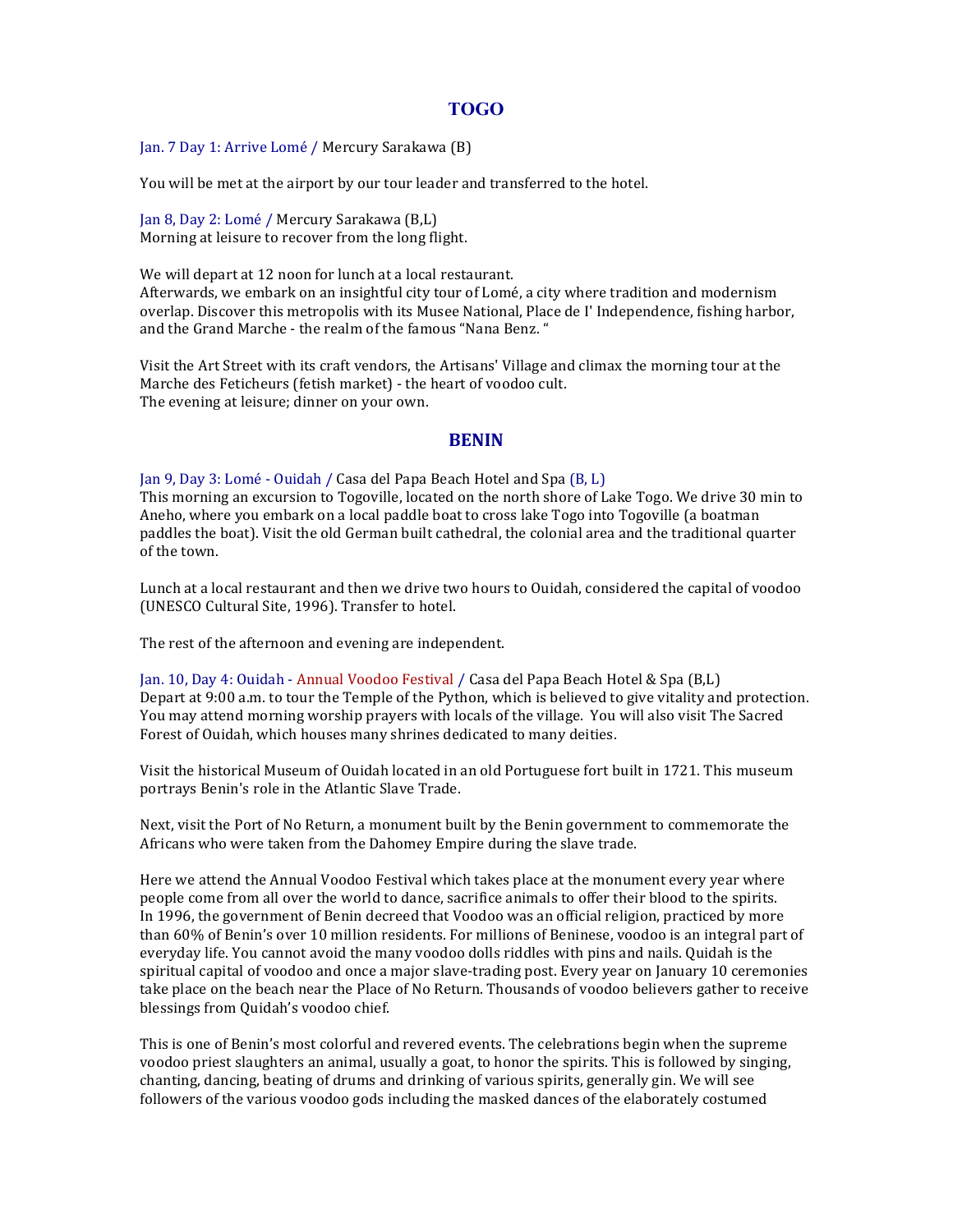Zangbetos and the trance dances of the Kokou (highly feared warrior undergods). Around the edges of the main performance area, groups from various voodoo temples perform their own rituals. Lunch at the hotel (7 km from the festival).

Afterwards we have the option to return to the Voodoo Festival.

#### Jan. 11, Day 5: Ouidah - Ganvie- Cotonou / Golden Tulip Le Diplomat (B,L)

Visit Ganvie, West Africa's largest stilt village.

This morning we drive 30 minutes to Abomey Calavi, where we will cross Lake Nokoué by motorized covered boat (20 minutes), to visit Ganvie (the second largest stilt village in West Africa), commonly referred to as the Venice of West Africa.

The residents here are members of the Tofinou ethnic group. They live in huts built on teak stilts and get around in dugout canoes. We will observe the people of Ganvie going about their daily routine as vendors in dugout canoes make transactions with one another and with tourists. Try shopping amongst the local vendors in the floating market while enjoying a relaxing canoe ride on the waterways of this exotic 300-year-old village.

After the visit, we return to Abomey Calavi again by boat and drive one hour to Cotonou and have lunch. After lunch, we drive 20 km to Porto Novo, the former capital of Benin, known for colonial buildings such as Brazilian-style Great Mosque, formerly a church; Musée Homme, Musée Da Silva (Silva recounts Benin's history and celebrates Afro-Brazilian culture); Hotel de la Ville (mayor's office); Jardin Place de Jean Bayol; Musée Ethnographic (displays ceremonial masks, musical instruments and costumes). Inside visits of museums, time-permitting.

We culminate the day with a stop at Cotonou's famous central market "Dan Togba," the fetish and traditional medicine market.

### Jan. 12, Day 6: Excursion to Abomey / Golden Tulip Le Diplomat (B,L)

Depart at 7:30 am this morning for a 2 hour drive to visit the ancient Kingdom of Abomey (different village from Abomey Calavi). Here we visit the Royal Palace Museum and the traditional juju market.

We enjoy lunch at the Auberge Abomey restaurant.

Afterwards, drive a half hour to Coveh village, where we will attend a traditional Geleden mask dance of the FON Tribe. Dance is part of voodoo tradition. Performers wearing masks as well as marionettes will perform, dancing to traditional drums rhythms for almost 2 hours.

The name 'Gelede' (or female power) derives from the name of a secret society of Yoruba origin, the largest ethnic group in West Africa, scattered between southern Nigeria and southern Benin. People attending the mask ceremony pay tribute to Yami the main deity of the village, the source of every good thing.

The Gelede masks are used to ward off evil spirits which manifest themselves through calamities, or to solve ethnic conflicts, to moralize behaviors and to reassert important events among the community. The Gelede masks are also a way to send messages of compassion, solidarity, insult or joke.

The man and the woman who distinguished themselves by their wisdom and loyalty to the group are the custodians of the masks. The Gelede masks are in fact female masks worn by men, implying that the ceremony and its meaning involves both the women and the men of the community.

After dance, we return to Cotonou, 2 hours drive.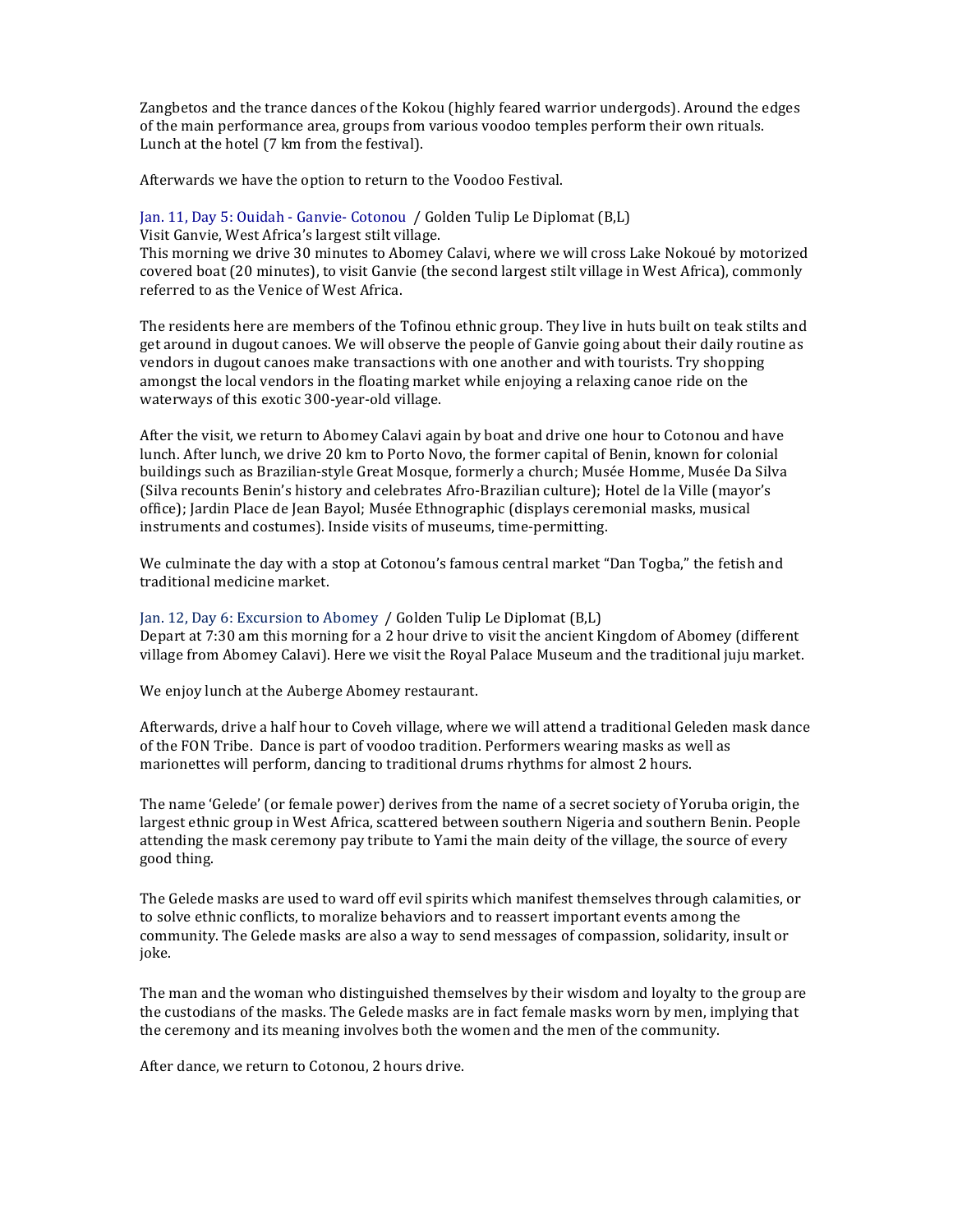### **BURKINA FASO**

Jan. 13, Day 7: Cotonou-Ouagadougou / Laico Ouaga 2000 (B,D) After breakfast, we check out of the hotel and visit the city of Cotonou, discovering its art galleries, markets and neighborhoods.

Afterwards, we transfer to the airport for flight Air Burkina 558, departing at 2:45 p.m. and arriving in Ouagadougou at 3:15 p.m.

You can get lunch/snacks at the airport lounge (pay direct)

Upon arrival, transfer to our hotel. The rest of the afternoon is at leisure. Dinner at a local restaurant.

### Jan. 14, Day 8: Ouagadougou / Laico Ouaga 2000 (B,L)

This morning we'll visit the Grand Market and the crafts markets at the Artisans' Center, where you will find basketry, batik fabrics, wooden statues and masks, jewelry, leatherwork and bronze castings; and a short walk around the city.

We'll have lunch at a local restaurant.

This afternoon visit the National Museum. Rest of afternoon and evening at leisure.

# **SENEGAL**

Jan. 15, Day 9: Fly to Dakar / Lamantine Resort & Spa  $5^*$  (B,L,D)

This morning visit Ouagadougou including Sankariare cattle market, Cathedral of Ouagadougou, Central Mosque, the giant bronze statue of Ousmane Sembene-founder of Ouagdougou film festival, Monument of National Heros and the Monument of Cneaste built in 1987 in honor of African filmmakers who come to FESPACO, the pan-African festival of cinema and television of Ouagadougou.

Enjoy a hearty lunch in a local restaurant as dinner will be late. Transfer to the airport for the flight Air Burkina 514, dep 4:35 pm, arriving Dakar 7:25 pm.

Upon arrival at the new Dakar airport transfer to hotel in Saly Portugul (45 min drive). Buffet dinner at the hotel restaurant, open til 10:30 pm. Note: the drive from the airport all the way into Dakar city would take 1.5 hrs and pass thru 3 toll booths. Lamantin Beach Hotel is a beautiful location and the dinner always gets rave reviews from our clients.

### Jan. 16, Day 10: Dakar Full Day Tour / Radisson Blu Resort  $5^*$  (B, L)

We depart our hotel and drive into Dakar city, approx. 45 minutes, to start our tour with visits of the various markets: Kermel, Sandaga, and the handicraft market of Soumbedioune and the Tilen market famous for its medicinal herbs and its traditional healers.

Lunch at a local restaurant.

Next, visit the National Museum, the President's Palace and the Parliament House.

A short tour of the Central Market, French Cathedral, Monument of African Renaissance and the Great Mosque.

Transfer to hotel Radisson Blu. Evening at leisure. Dinner on your own.

Jan. 17, Day 11: Goree Island / Radisson Blu Resort 5\* (B, L) We depart the hotel early this morning to embark on a cruise to the historic island of Goree.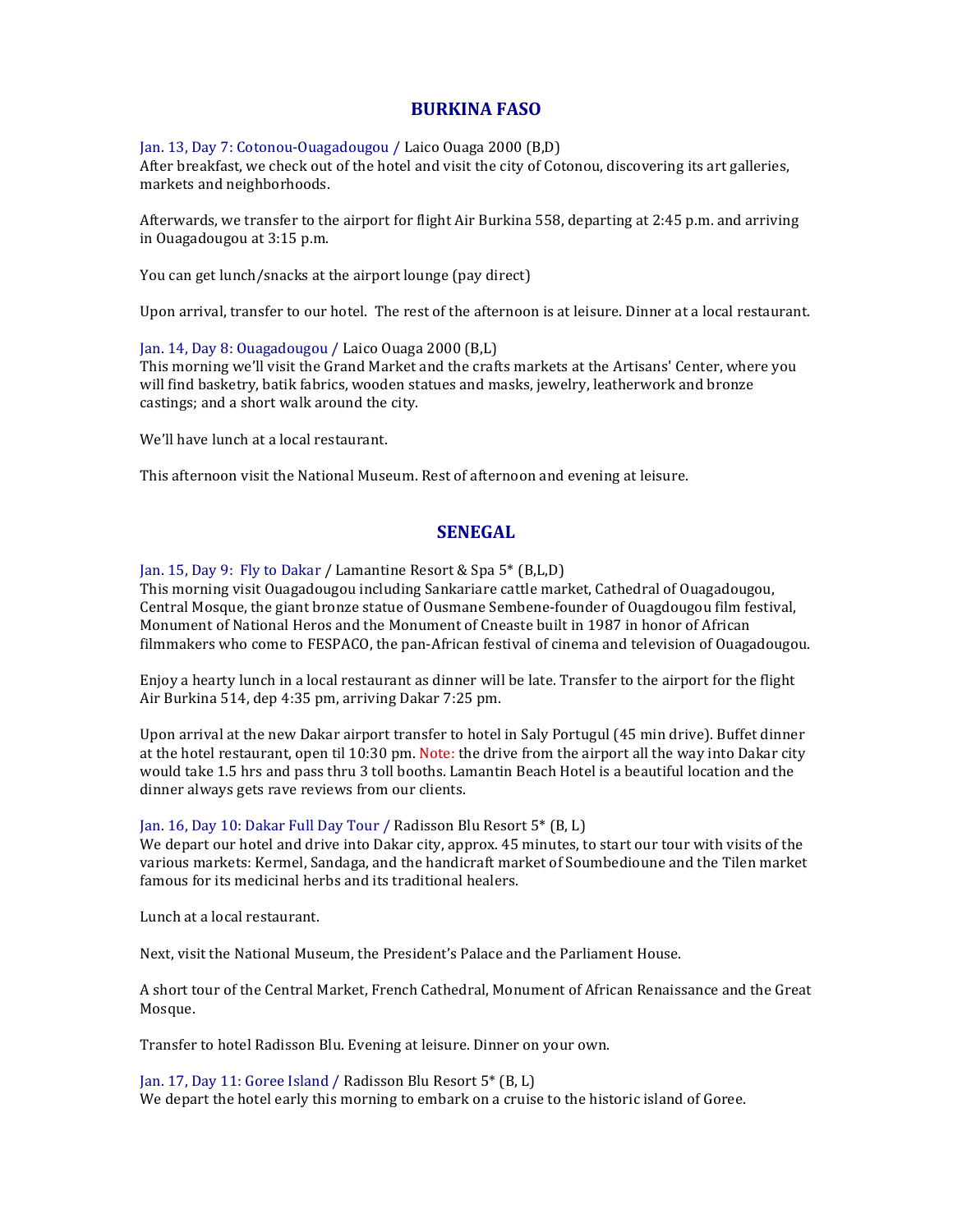Just twenty minutes from Dakar Port, the ferryboat that arrives at Goree Island carries the heavy burden of 300 years slave trading in West Africa. The island ranks today among the classified monuments of the World Patrimony. We will visit the House of Slaves (Maison des Esclaves) and its "Door of No Return," a former prison for slave trade and said to be the final exit point of the slaves from Africa, now a museum and memorial.

We will also see the canons built by Portuguese navigators. Lunch at a restaurant on the island.

Return to Dakar and enjoy a drive through the picturesque district of Medina and the residential district of Fann.

Transfer to hotel. Evening at leisure; dinner on your own.

Ian. 18. Day 12: Drive to St. Louis / Hotel de la Residence (B, L) Depart at 8:00 am, heading north through the Sahel to the old colonial city of St. Louis, which was formerly the capital of French West Africa.

After a one-hour drive we stop at Lake Retba, also known as the "Pink Lake" located 30 km northeast of Dakar, north of Cap Vert Peninsula. This lake is considered an anomaly as it boasts one of the most rare natural phenomena in the world. The lakes pinkish hue is as a result of the excessive amount of Dunaliella salina algae in the water that produces a red pigment used to absorb light, which in turn than provides the algae with life-energy. The pink color is particularly visible during the dry season. The lake is also known for its abundantly high salt content.

You will see the "salt harvesters" with their colorful tackle, and interact with the Fulani ethnic groups living in the surrounding villages.

Next we stop at the Norflaye Turtle Conservation Farm, en-route (155 miles north of Dakar).

Saint-Louis was founded in 1659 and named after the French King Louis XIV in the 1700s, it is the oldest city to be created by Europeans on the western coast of Africa and served as the capital of Senegal from 1872 to 1957. It played an important cultural and economic role in the whole of West Africa, a stroll around the Ville (as the cab drivers know it) quickly reveals the French colonial influence. Many of the buildings hold their old character with many brightly colored buildings and beautiful balconies to be seen all around the Island. The Island was named a UNESCO World Heritage site in 2000.

On arrival, check in to the hotel and lunch at a local restaurant.

This afternoon, we visit the Langue de Barbarie Peninsula. It is a short walk to Guet Ndar, the fishing village that is located on the Langue de Barberie and watch the fisherman bring in their catch. Local people carry the fish in baskets on their neck and on their heads. Women can be found smoking and drying fish next to the beach in vast cauldrons. Nearby very colorful pirogues are always under construction. It is possible to see nearly every stage from the first carvings to the final painting.

This evening, explore the colonial quarters of St. Louis.

Jan. 19, Day 13: Excursion to Djoudj National Park / Hotel de la Residence (B, L)

We depart at 7:00 a.m. for the 1.5-hour drive to Dioudi National Park (UNESCO World Heritage Site), the third largest pelican sanctuary in the world. It is known for its' large pelican migration and many other species of birds. We shall cruise in a spacious motorized open-air boat, for a 1.5-hour trip through the mangroves of the river to see where the pelicans hatch their eggs each year. After the visit, we return to St. Louis for lunch at a local restaurant.

After lunch, a one hour horse  $&$  buggy ride to visit the fishing community of Nguet Dar in St. Louis.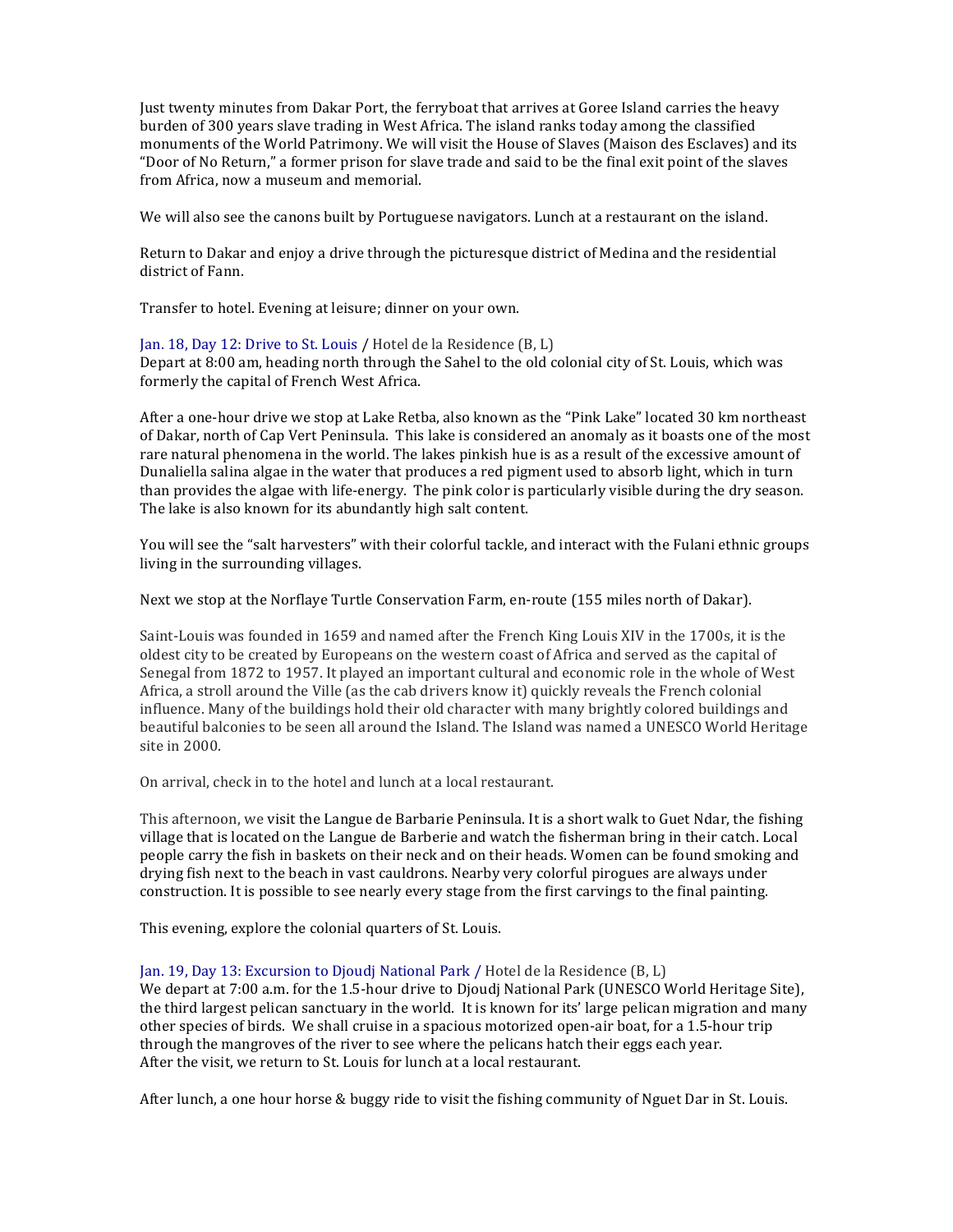Transfer to hotel. Evening at leisure.

# **THE GAMBIA**

### Jan. 20 Day 14: Drive to Banjul / Kairaba Beach Resort (B,L)

We depart at 7 am and drive towards the Gambia border. Border formalities may take about an hour on each side. You will step out of the vehicle and walk about five minutes across. After 3 hours drive we stop in the town of Touba to visit the holy mosque of Mouride Islamic brotherhood.

After the visit, we drive 1.5 hr to Kaolack for lunch in a local restaurant.

From Kaolack it is 1.5 hr drive to the Gambian border. Border formalities may take about an hour on each side. After crossing the border, we take a ferry for 1 hour and then drive 30 minutes to our hotel in Banjul.

#### Jan. 21, Day 15: Makasutu Forest & Banjul / Kairba Resort (B,L)

Departing at  $8$  am, we drive one hour south to Brikama where we turn to the east coast and continue 7 km into the Makasutu Forest.

Makasutu Forest, on an island facing the south bank of the Gambia River, is a tropical 1000-acre reserve encompassing five different eco systems, including gallery forest, savannah, mangroves, palm forest and wetland. Wildlife is plentiful with many bird species, baboons, vervet and red colobus monkeys and even the occasional odd mongoose.

On arrival, we begin with a nice stroll to the Baobab Restaurant, where we are greeted and given a brief history of the area. On the way, we will see some tree stumps carved into by sculptors. These are the remnants from the time when locals were chopping down trees.

After the talk, we hop aboard a pirogue, a traditional wooden boat, to experience nature as we cruise on the Gambia River through the mangroves lined with oyster shells. The boat ride will last a little over 1 hour. When we return, we'll then enjoy lunch at the Baobab Restaurant followed by some traditional entertainment.

Afterwards, we drive 30 minutes to Banjul for a city tour.

Banjul is one of the best examples of urban Africa. The sand-blown streets play host to colorful markets and fading colonial buildings, and a sense of history permeates every district. The Gambian capital may be one of Africa's smallest cities, but it has a big personality too soon forgotten by travelers.

Built in celebration of the 1992 military coup, a commemorative arch, Arch 22, is the country's tallest building. The Senegalese-designed gateway contains a small museum about the coup d'état and a cozy café. The real draw of the Arch is the view from the top-floor balconies.

The Royal Albert Market is the bustling heart of Banjul. Named after the husband of Queen Victoria, the market is an extensive emporium that comes alive with pungent aromas, lively scenes and the hum of shoppers and sellers haggling over prices on everything from vivid, shimmering fabrics and shining silver jewelry to fresh produce and the latest electronics. Packed to the brim, the market's labyrinth of alleys are a great place to immerse yourself in Gambian culture. Visitors should not hesitate to bargain; most goods can be purchased for just half the asking price!

Drive 30 minutes to Kairaba Beach Resort. Evening at leisure.

### **SENEGAL**

Jan. 22, Day 16: Juffureh-James Island-Toubacouta / Hotel Keur Saloum (B,L)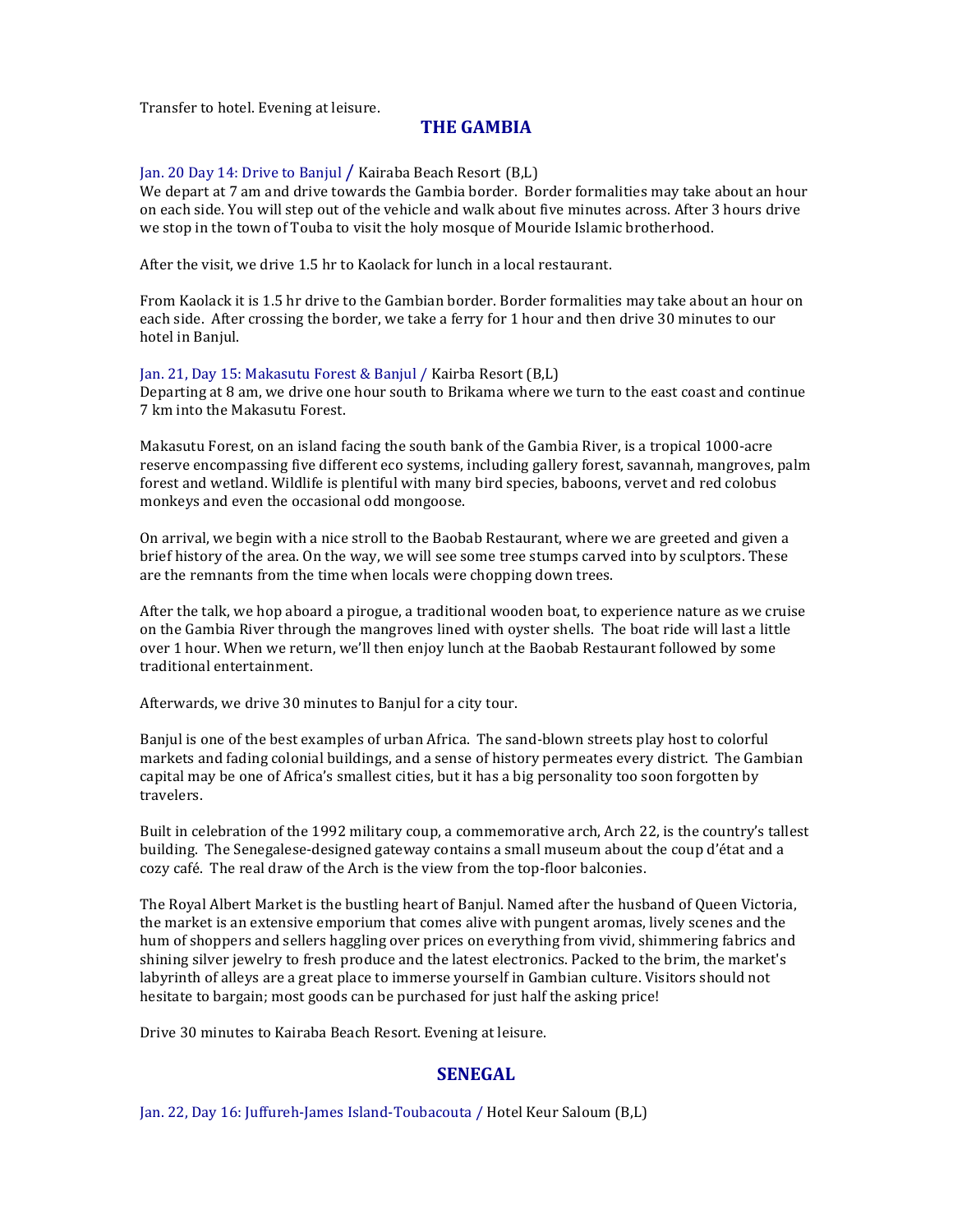Depart at 7:00 am and drive 30 min to board the ferry to Juffureh and James Island. It is a one hour ferry ride and one hour drive to the historic village of Juffureh where we have a short tour.

Juffureh became famous in the 1970s following the film release of the bestselling book, "Roots" written by the African-American author Alex Haley, a descendant of Kunta Kinte. The film told the story of Kunta Kinte's capture in Juffureh by slave traders and his subsequent enslavement in America approximately 200 years ago.

Afterwards, it is a 30 minute motorized boat ride from Juffureh to James Island (aka Kunte Kinteh Island), the colonial period ruins of a slavery station and the 'Portuguese chapel' of San Domingo, which later came to be known as Sandi Munko Joyo. The boat is an open top (no awning or cabin), with an outboard engine. Nearby there are also the old ruins of Maurel Freres and the CFAO trading post. Visit the island.

After the visit, we return to Juffureh for lunch and drive one hour to the Gambia/Senegal border. Border formalities may take about an hour on each side. You will step out of the vehicle and walk about five minutes across.

After crossing into Senegal, it is a 30 minute drive to Toubacouta. Upon arrival we embark on a motorized boat ride to explore Sine Saloum Delta (UNESCO World Heritage Site).

Evening is at leisure. Optional visit to the nearby Mbour Fishing Harbor, the largest in Senegal.

Jan. 23, Day 17: Toubacoutta-Jowal Fadiouth-Saly / Lamantin Beach Hotel (B, L, D) Depart at 8 am for drive to Saly (3 hrs). We will stop after two hours and have a walking tour of Joal village, crossing its 900 mt long wooden bridge into the village. We will have lunch at a local restaurant.

Continue to Saly Portugal, just outside Dakar and closer to the airport. Transfer to hotel.

Rest of afternoon and evening at leisure. Dinner at hotel restaurant.

### **GHANA**

Jan. 24, Day 18: Saly/Dakar-Lome-Accra/ Kapinski Gold Coast Accre 5\* (B) Early breakfast at the hotel will be arranged. At 5:30 AM, we transfer to the airport (one hour drive) to board flight Asky KP 053, departing 8:05 am, arriving Lomé 11:30 am, connect to flight to Accra Asky KP 022, dep 1250, arrive 13:30.

The rest of the afternoon/evening is at leisure; lunch and dinner on your own.

Jan 25, Day 19: Accra/ Kapinski Gold Coast Accre 5\* (B, L) This morning we tour Accra, the capital city of Ghana, including National Museum, Osu Castle, Coffin builders at Teshi township.

Lunch at a local restaurant. Afternoon at leisure to enjoy hotel facilities.

Jan 26, Day 20: Kumasi / Golden Bean Hotel (B, L, D) This morning we depart at 9 am driving three hours to Kumasi. On arrival, we check in and have lunch at a local restaurant.

This afternoon we visit the Kejetia Market, one of the largest markets in Africa.

Jan 27, Day 21: Kumasi / Golden Bean Hotel (B, L, D) This morning, we visit the Royal Palace Museum of the Ashanti Kingdom.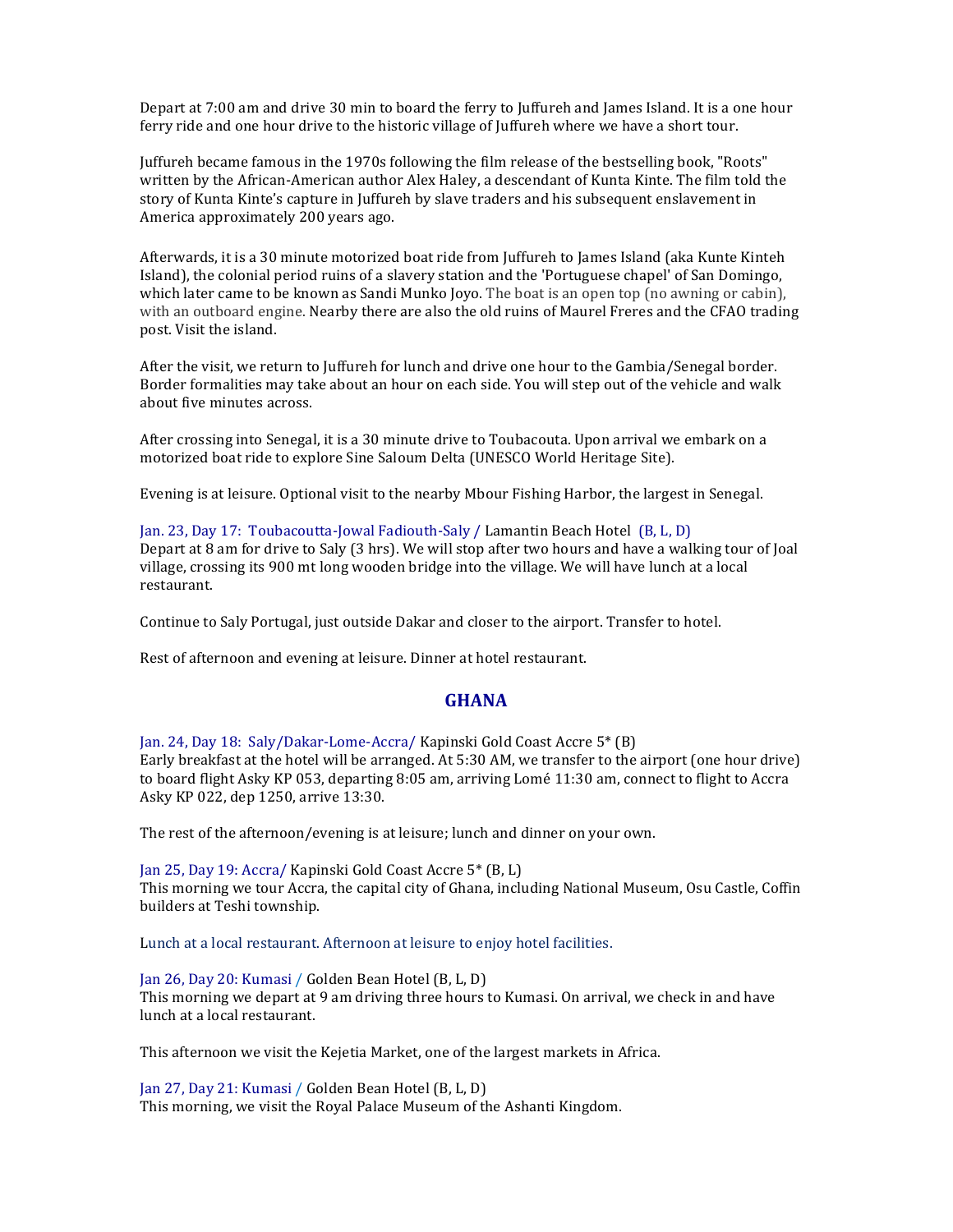Afterwards, we drive one hour/ 30 km south-east of Kumasi to Bosumtwi Lake and enjoy lunch at a lakeside restaurant. Lake Bosumtwi is the only natural lake in Ghana. It is situated within an ancient impact crater that is about 10.5 kilometres in diameter.

Afterwards, we drive 1.5 hr to Bonwireh town where local weavers make Ashanti traditional "kenteh cloth" for Asanti dignitaries. Then a 30 minute drive to Ntonso Adinka village where they make funeral clothes stamped with wax to maintain their color.

Return to Kumasi (1-2 hours drive depending on traffic) for overnight.

### Jan. 28, Day 22: Elmina / Coconut Grove Resort (B, L)

We depart at 730 am for the 4 hour drive to Elmina. Today we shall tour the infamous Forts, Castles and Slave Dungeons of Ghana and learn about the slave trade in West Africa.

After 3 hours driving, we stop to tour Assin Manso, the site of the "last bath" where slaves were taken for bathing before being shipped to the new world. It is also the burial place of two former slaves whose remains were returned to Ghana from the US and Jamaica.

Afterwards, a 1 hour drive to visit the Cape Coast Castle. First, we have lunch at an ocean view restaurant here.

The largest of its kind, the Cape Coast Castle was built by the Swedes in 1653 and was later taken over by the British. Walk the path of slaves as your guide takes you through each section. This castle also houses the West African Historical Museum established by the Smithsonian Institute in collaboration with the Ghanaian Government in 1994. It is filled with artifacts, stories, photos and more.

Afterwards, a 15 minute drive to Elmina. Then we visit the busy fish harbor and see the town's pursubans--Asafo tribal shrines (an idol used for traditional worship by the fishermen) located along the road to the fish harbor

Transfer to hotel (approx. 15 min).

Jan. 29, Day 23: Kakoum National Park & Cape Coast Castle / Maha Beach Resort (B, L) Today is a full day with several interesting stops along the way and then 2 nights at a very nice hotel!

We depart at 8:00 am driving 1.5 hours to visit Kokoum National Park which is famous for its amazing canopy walkway. We will walk 2 hours in total including the climb up to the canopy 30 minutes on steps; not steep.

Afterwards, we drive 1 hour and have lunch at the Hans Cottage & Motel. Then we drive 30 minutes to visit Elmina Castle. Built by the Portuguese in 1482, it is also known as St. George's Castle. This castle was the first European structure built in Sub-Saharan Africa and is the oldest castle in Ghana on the West African slave trade route. The colorful harbor nestled below the Elmina Castle, full of pirogues preparing to go to sea offers one of West Africa's greatest photo opportunities.

Continue 3 hours drive to Beyin and transfer to our 5<sup>\*</sup> hotel in Anokyi village.

Evening at leisure; dinner on your own.

### Jan. 30, Day 24: Excursion: Nzulezu Stilt Village / Maha Beach Resort (B, L)

We depart at 9 am driving about 15 minutes to the Beyin Visitors Center and walk approx. 5 min to the wooden pier, where we take a one-hour motorized boat trip to Nzulezu stilt village passing through a pristine series of marshes, swamp forest (the largest stand left in Ghana) and open pools rich with wildlife, including crocodiles, egret, heron and kingfishers. This natural area has been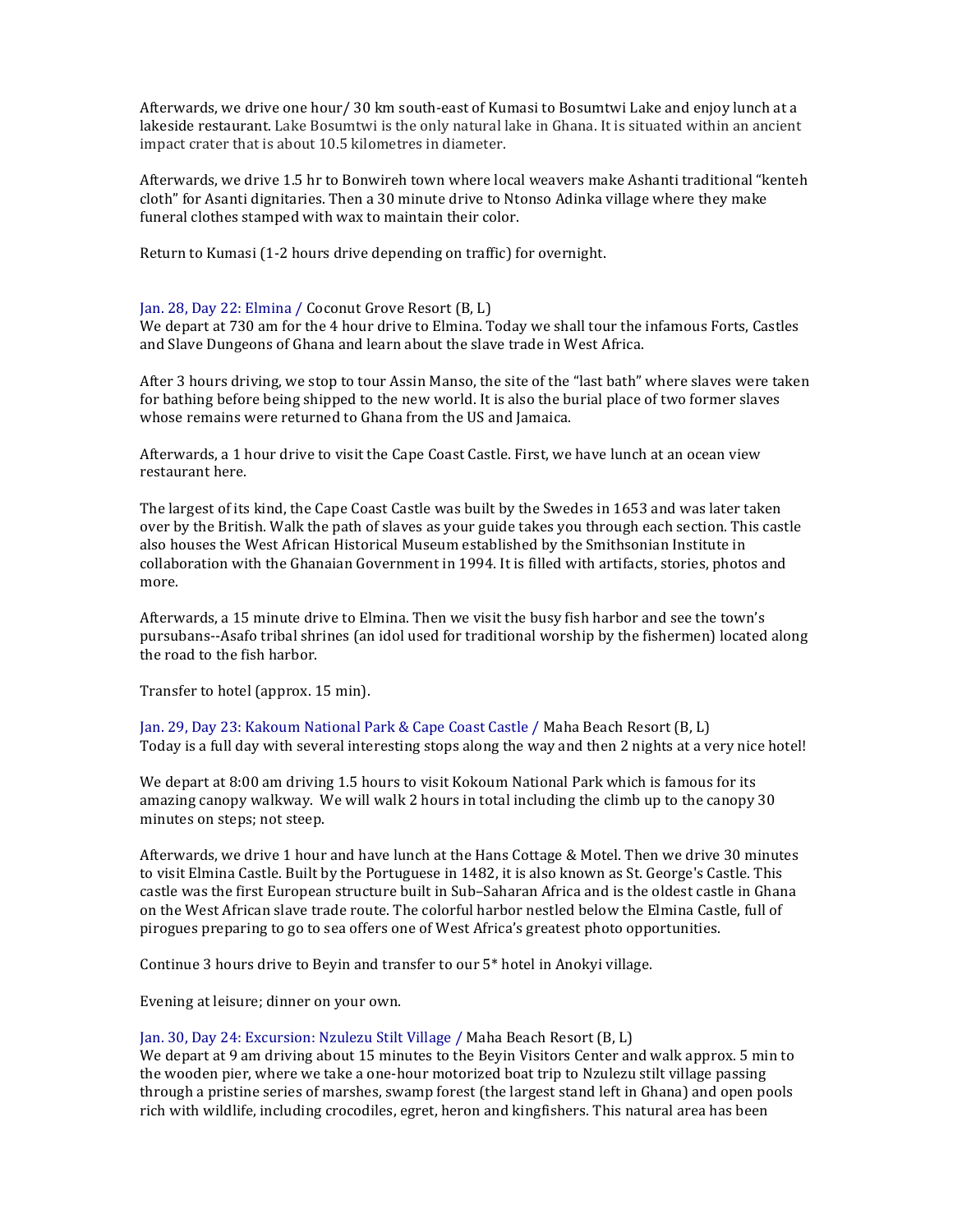designated as an Important Bird Area based on criteria from Birdlife International. The ride is safe and lifejackets are available.

Nzulezu, located at the far western side of Ghana, near the border with Cote d'Ivoire, is one part of the Amasuri Wetland, a ramsar site and the largest inland swamp forest in Ghana. Spectacular scenery of the 400-year old stilt propped water settlement of Nzulezu, a unique village built on stilts in Lake Tadane, which is home to hundreds of people in the Western Region.

Nzulezu is a Nzema word meaning 'surface of water.' The inhabitants of the village are said to have migrated from Walata, a city in the ancient Ghana Empire, the earliest of the Western Sudanese States. According to tradition, ancestors of the village were brought to their present place by a snail. The serene ambiance of the surrounding landscape, coupled with the general activities of life on stilts points to a dynamic relationship between man and nature. It is essentially one long pier, called Main Street by the locals, with buildings constructed on both sides. One side of the 'street' are living quarters while the other side of the street has businesses, the school, a community center and other commercial ventures. Village life is adapted to the unique environmental conditions, and all activities such as the pounding of fufu (a traditional meal), schooling, worship, baptisms and burials are carried out on the lake. It is said that the lake averts possible disasters such as fire outbreaks.

The people of Nzulezu still adhere to traditional norms and taboos. For instance, Thursday is a sacred day on the lake, and on this day, the villagers do not engage in any strenuous activity.

The Nzulezu stilt village is not connected to electricity, but there are a significant number of television poles attached to almost every home in the village. These are powered by car batteries. For source of light in the night villages use lantern, flash light or rechargeable lamps to move about. To the amazement of visitors, villagers carry on daily life as if they don't live on stilts.

Note: The beach adjacent to the visitor center was once the site of a sea turtle conservation project in cooperation with the Ghana Wildlife Society. The project's goal was to protect three endangered turtle species that nest on the beach. However, it is no longer in existence.

Lunch at a local beach front restaurant. Then visit Apolonia Fort, one of the smaller of Ghana's many historic coastal forts. Located in a picturesque setting on the beach, it is newly restored.

Afterwards, drive 15 minutes to our  $5*$  resort and enjoy the rest of the afternoon/evening at leisure.

# **C ÔTE D'IVOIRE**

Jan 31, Day 25: Beyin-Grand Bassam- Abidjan / Azalai Marcory Estate Hotel (B, L)

This morning we depart at 7:30 am and drive one hour to the Ghana/Ivorian Coast border. Then cross the border (approx. 1 hour for border formalities) and drive another two hours reach Grand Bassam. 

Grand Bassam is the first capital of Cote d'Ivoire and remains an important seaside resort. The first trading houses were built here.

This afternoon we enjoy lunch at a local restaurant and visit the old quarter built by the French during time of colonization and tour the Museum of Costumes, the Wickerwork Center, the Ceramics/Crafts Center.

Drive 30 minutes to Abidjan and check-in to hotel.

Feb 1, Day 26: Abidjan / Azalai Marcory Estate Hotel (B, L)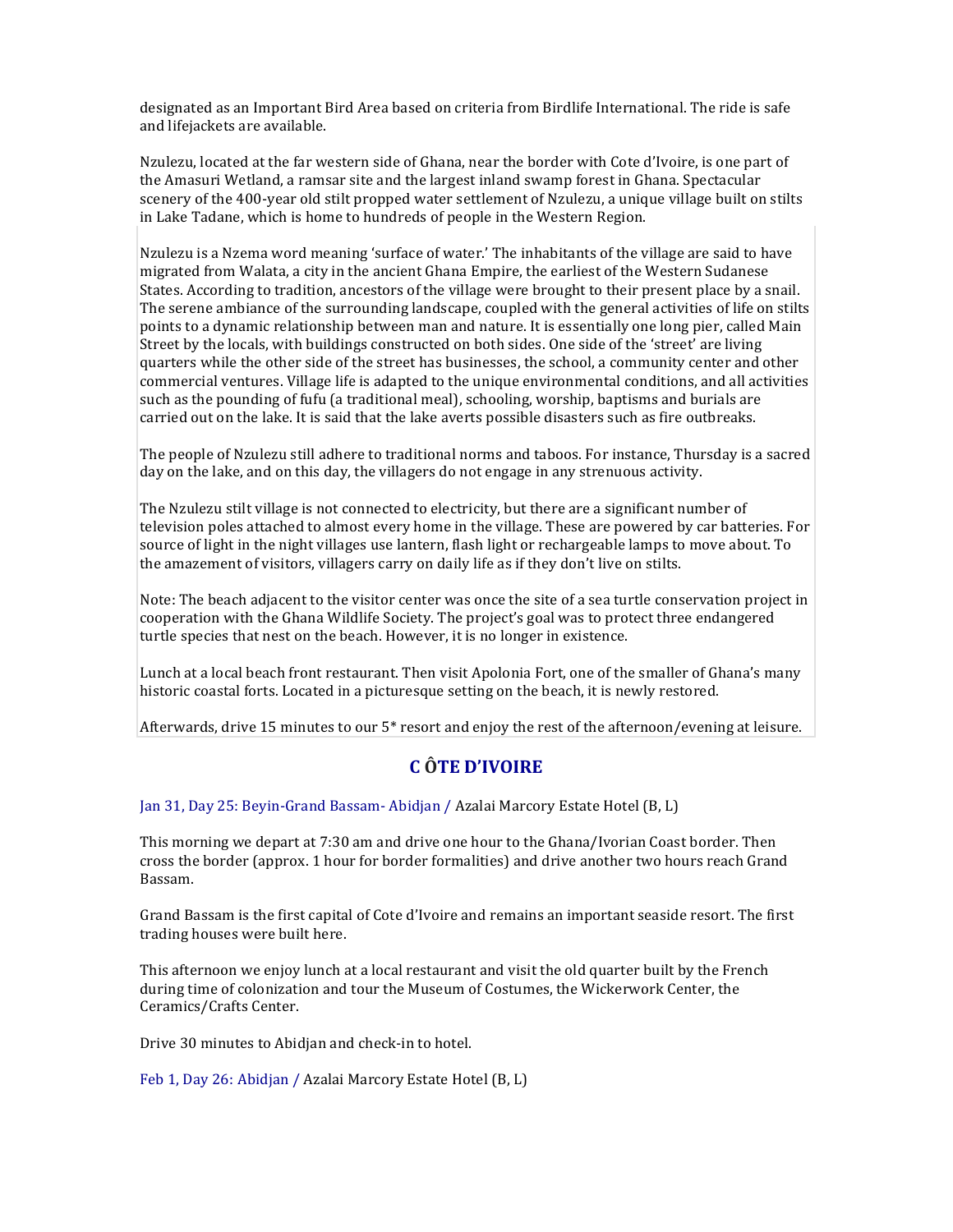Departing at 8:00 am, we drive 30 minutes to the north-western part of town, Abobo, where Africa's largest outdoor launderette (laundry) is located. Here you will witness an unforgettable spectacle, hundreds of Fanicos (washer men, no women), jam together in the middle of a stream to wash clothes. They work all day every day, frantically rubbing garments on huge stones held in place by old car vehicle tires then spreading the clothes over rocks and grass in a large drying area. Despite the look of confusion, they never get their clients clothes mixed or missing.

Afterwards 45 minutes or so depending on traffic to visit metropolitan Abidjan including Treichville, one of the areas where the masses live. We pass by a few colorful markets; then over one of the major bridges to Le Plateau, the high-rise commercial area where we stop for a visit to the National Museum of Abidjan. The museum focuses on Ivorian art showcasing statues, masks, jewelry, tools, carved doors, tom-toms and musical instruments from every region of the country.

Lunch at a local restaurant around Le Plateau. We can stop in Cocody, the upscale residential section and browse the Cocody arts and crafts market after lunch. Transfer to the hotel, approx. 1 hr.

### Feb. 2, Day 27: Day Excursion to Yamoussouko / Azalai Marcory Estate Hotel  $(B,L)$

We depart at 7:30 am for a 3 hour drive to Yamoussoukoro, the second capital city of Cote d'Ivoire. We drive on a well-maintained roads and pass through villages where we see local vendors selling fruit and meats. Three hours is the drive each way without stops, but we do have time to stop as the group wishes for photos, bathroom etc.

Yamoussoukro owes its good fortune as the birth place of Cote d'Ivoire's first president, Houphouët-Boigny who spent lavishly on his native village. Virtually no traditional African houses are left; Houphouët-Boigny replaced them with concrete middle class structures.

Félix Houphouët-Boigny, affectionately called Papa Houphouët or Le Vieux, was the first President of Ivory Coast, serving for more than three decades until his death. A tribal chief, he worked as a medical aide, union leader and planter before being elected to the French Parliament.

Upon arrival, we will visit the dazzling Basilica of Notre Damme de la Paix, the second largest cathedral in the world. Then enjoy lunch in a local restaurant. After lunch, view the Palace of the former president (exterior view only, government no longer permits tourists to enter) and see the sacred crocodiles in the palace moat.

Next, a visit to "Foundation Felix Houphouet Boigny," a UNESCO World Heritage site.

Created in 1973 under the name of Foundation Félix Houphouët-Boigny, in 1997 it became the Foundation Félix Houphouët-Boigny for the search for peace. He is at the origin of the International Congress on Peace in the Minds of Men in 1989 and of the Yamoussoukro Declaration for Peace in 1997, both placed and organized under the auspices of UNESCO: United Nations Educational Scientific & Cultural Organization.

On December 5, 1997 in Yamoussoukro, the keys to the Félix Houphouët-Boigny Foundation for the search for peace were handed over to Federico Mayor, Director General of UNESCO. This project is the culmination of ten years of work orchestrated by the architect Olivier-Clément Cacoub, for a budget of 35 billion CFA francs.

An effort has been made for access to current or historical information, to improve the efficiency of researchers. Thus, 8,800 square meters are devoted to equipment for the collection, storage and consultation of documents, books, computers and museums. The paper documents occupy one floor of the central building over 5,200 square meters of library including reading room, storage and meetings, administration, workshop for the restoration of works. IT occupies the 3,600 square meters of the lower floor. The Foundation, connected to the Internet, can organize discussions between researchers and distribute the digital documents of its collection; collect documents of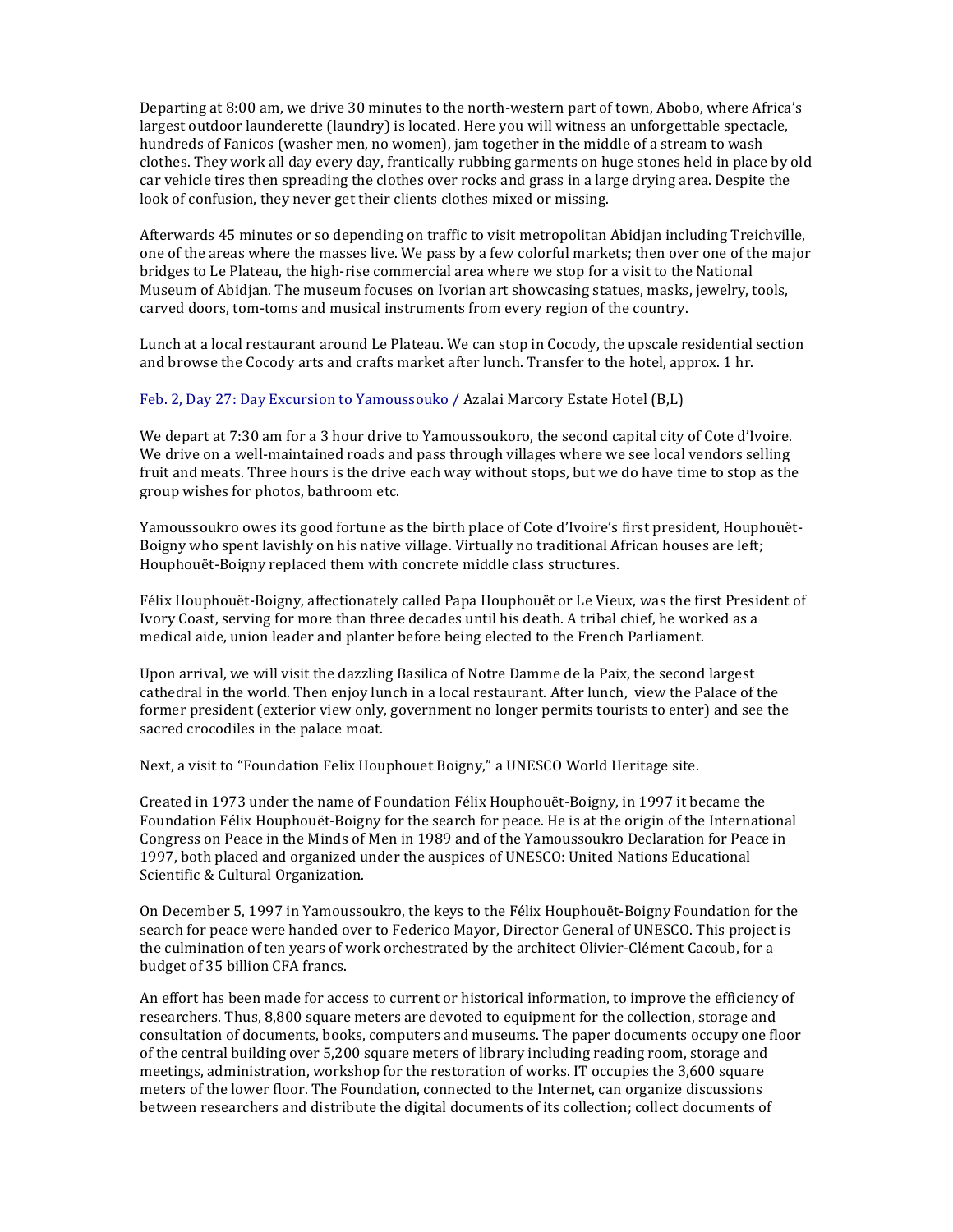interest to the Foundation, - physical or digital - then collect and manage the various donations. Permanent or temporary exhibitions are planned in the Peace Museum and, on the second floor of the main building, an exhibition hall of 530 square meters.

Return to Abidjan at approx. 5:30 pm. Evening at leisure. Dinner on your own.

### **GUINEA**

Feb. 3, Day 28: Fly to Conakry / hotel Palme Camayenne (B)

We depart at 8 am and transfer to the airport to board flight Air Cote d'Ivoire departing Abidian at 12:25 pm and arriving Conakry at 2:25 pm.

Upon arrival, transfer to hotel. The Guinea airport is very slow and Conakry is one of the more traffic congested cities. We anticipate reaching the hotel at about 3:30-4 pm.

Enjoy an evening at leisure at our 5<sup>\*</sup> hotel.

Feb. 4, Day 29: Conakry / hotel Palme Camayenne (B,L) This morning we embark on a city tour of Conakry visiting the Central Mosque, Sekou Toure's Mosoleum, fish market of Bolobineh, French Cathedral.

Lunch in a local restaurant. This afternoon at leisure.

# **SIERRA LEONE**

Feb. 5, Day 30: Drive to Freetown / Radisson Blu Hotel Mammy Yoko (B,L) We depart at 8 am for the 5.5 hr drive to Freetown. We will take a packed lunch as there are no decent restaurants along the way. There will be stops for bathroom breaks and we will find a spot to eat our lunch in one of the villages.

Sandwiched between the Atlantic Ocean and the mountains, Freetown is the lively capital of Sierra Leone, steeped in history and culture. A British colony in the late 1700s, Freetown became the principal base for the suppression of the slave trade and 1200 freed slaves from Canada came here in 1792 to join the original settlers. With its rich history, stunning scenery and vibrant city center, Sierra Leone's charismatic capital is perfect to explore on foot.

There are countless beautiful beaches within a short drive from the city centre, and a journey to the hilltops that surround the city provides truly breathtaking views.

On arrival check into the hotel.

Feb. 6, Day 31: Taccugama Chimpanzee Sanctuary/Radisson Blu Hotel Mammy Yoko (B, L, D)

Depart at  $7:30$  am to visit one of the few chimpanzee villages in the region and drive around the Freetown peninsular beaches of John Obey, Black Johnson, York, Kent. The drive is 3 hours rnd trip.

Return to Freetown at about 12:30 pm and lunch in a local restaurant.

This afternoon we embark on a half day tour to visit Freetown city center. We will visit: Victoria Park Market, Law Court building, the cotton tree (emblem of the city; more than 550 years old), Parliament Building, State House building, King Jimmy Market and the Arts Market at Big Wharf. Enjoy our last meal together at a local restaurant.

Feb. 7, Day 32: Depart Freetown (B)